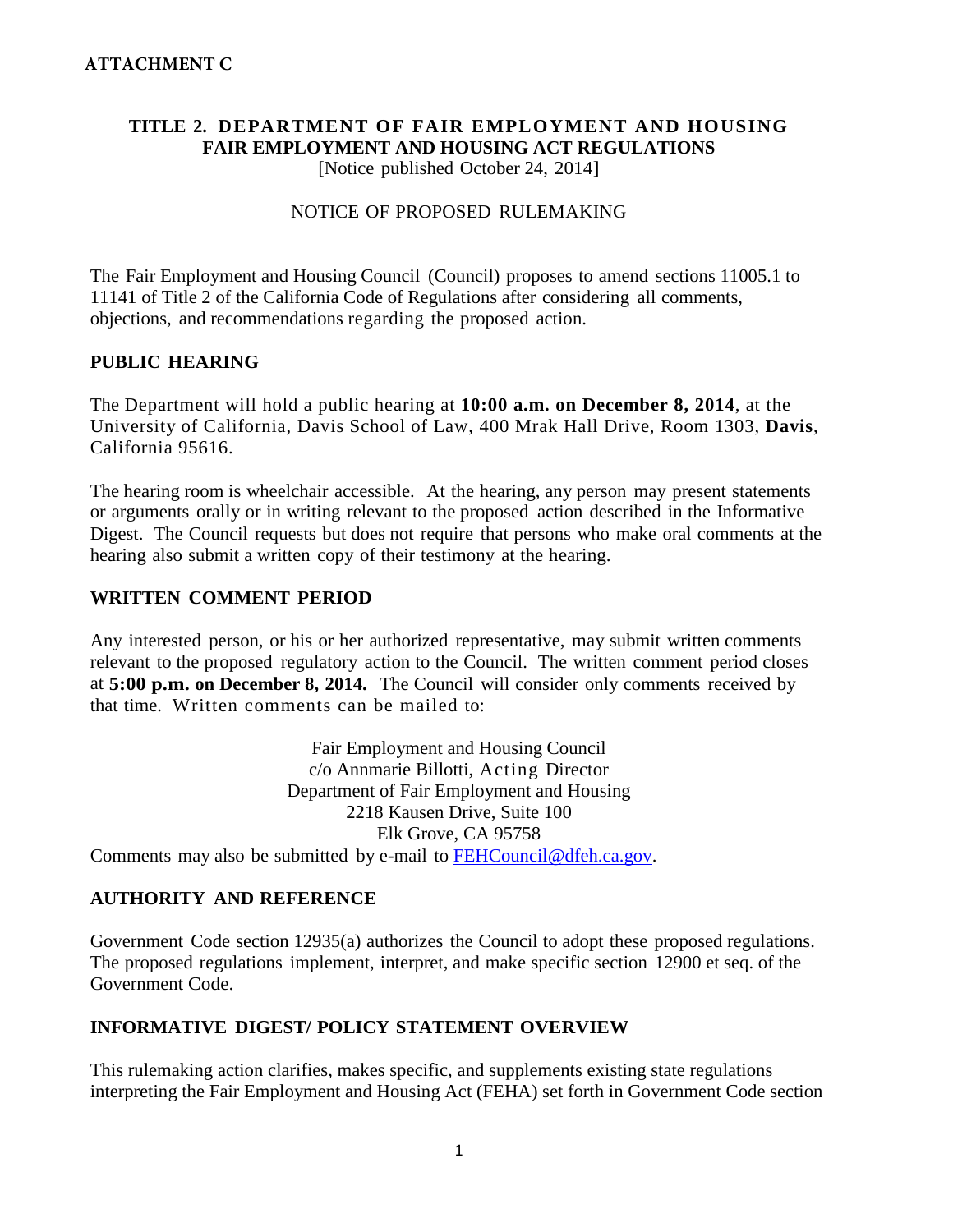12900 et seq. As it relates to employment, the FEHA prohibits harassment and discrimination because of the race, religious creed, color, national origin, ancestry, physical disability, mental disability, medical condition, genetic information, marital status, sex, gender, gender identity, gender expression, age, sexual orientation, and military and/or veteran status of any person.

In compliance with the Administrative Procedure Act (APA), the Council proposes to adopt these rules as duly noticed, vetted, and authorized regulations. Since the Council's predecessor entity previously promulgated FEHA regulations, the broad objective of the proposed amendments is to further supplement those regulations, primarily by clarifying confusing rules, making technical amendments to ease readability, and conforming the regulations to recent statutory amendments. This action has the specific benefit of creating a more comprehensive set of rules to ensure that employees and employers better understand their rights and duties, in turn reducing litigation costs and the burden on courts. Ultimately, the proposed action furthers the mission of the DFEH by protecting Californians from employment discrimination and by enforcing non-discrimination laws statewide.

In addition to technical amendments and statutory updates, the proposed amendments most notably clarify and/or articulate: (1) the standard for establishing discrimination; (2) the definition of "interns and volunteers"; (3) that a victim of human trafficking may have a separate right of action under the FEHA; (4) when an employee may be personally liable for harassing a coemployee; (5) the standards for harassment and discrimination prevention and correction; (6) the requirement to provide training on "abusive conduct" as a component of sexual harassment training; (7) the standard for discrimination on the basis of possessing a driver's license granted under Section 12801.9 of the Vehicle Code; (8) the definitions of "sex," "gender identity," "gender expression," "transgender," and "sex stereotype"; (9) that it is no defense to a complaint of harassment based on sex that the alleged harassing conduct was not motivated by sexual desire; (10) the standards for what constitute sexual harassment; (11) that four months is the leave entitlement for pregnancy disability leave; (12) the standard and content for posting notice of the right to take pregnancy disability leave; (13) the definition and scope of "religious creed"; (14) the definition of "support animal"; and (15) the elimination of affirmative action as it relates to state contracts.

The Council has determined that the proposed amendments are not inconsistent or incompatible with existing regulations. After conducting a review for any regulations that would relate to or affect this area, the Council has concluded that these are the only regulations that concern the Fair Employment and Housing Act.

#### **DISCLOSURES REGARDING THE PROPOSED ACTION**

*The Council has made the following initial determinations:* 

#### **Mandate on local agencies and school districts**: None.

**Cost or savings to any state agency**: No additional costs or savings beyond those imposed by existing FEHA regulations.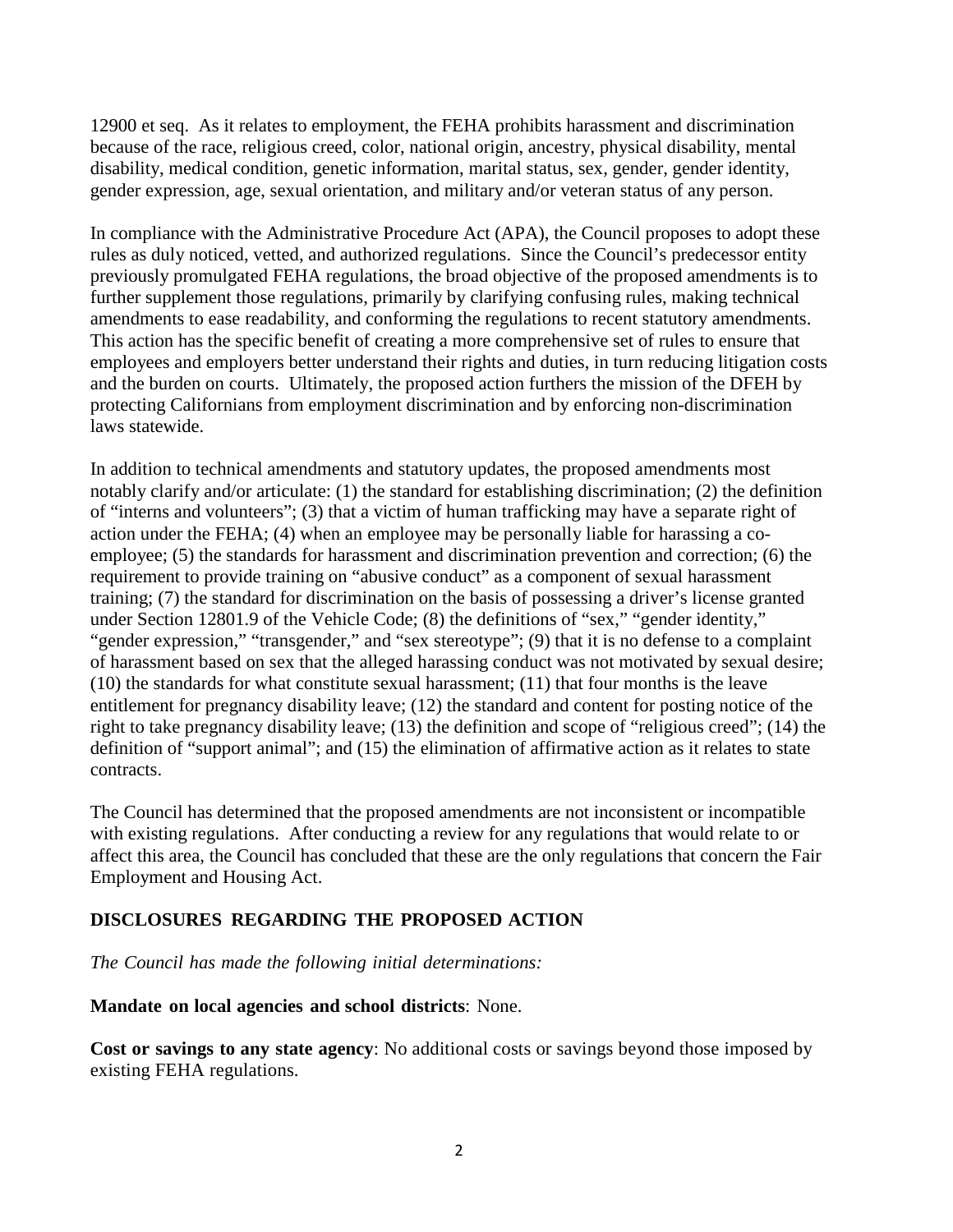**Cost to any local agency or school district, which must be reimbursed in accordance with Government Code sections 17500 through 17630**: None.

**Other non-discretionary cost or savings imposed on local agencies**: No additional costs or savings beyond those imposed by existing FEHA regulations.

**Cost or savings in federal funding to the state**: None.

**Cost impacts on a representative private person or businesses**: No additional costs or savings beyond those imposed by existing FEHA regulations. Therefore, the agency is not aware of any cost impacts that a representative private person or business would necessarily incur in reasonable compliance with the proposed action.

**Results of the economic impact assessment/analysis**: The Council anticipates that the adoption of the regulations will not impact the creation or elimination of jobs within the state, the creation of new businesses or the elimination of existing businesses within the state, or the expansion of businesses currently doing business within the state. To the contrary, adoption of the proposed amendments to existing regulations is anticipated to benefit California businesses, workers, and the state's judiciary by clarifying and streamlining the operation of the law, making it easier for employees and employers to understand their rights and obligations, and reducing litigation costs for businesses.

#### **Statewide adverse economic impact directly affecting businesses and individuals**:

The Council has made an initial determination that the proposed action *will not* have a significant statewide adverse economic impact directly affecting businesses, including the ability of California businesses to compete with businesses in other states.

#### **Significant effect on housing costs**: None.

**Small Business Determination**: The Council anticipates that the regulations will not create additional costs or savings beyond those imposed by existing FEHA regulations. Similarly, the Council has determined that there is no impact on small businesses as a result of this proposed action because these regulations primarily serve to clarify existing rules and to update the rules with recent statutory amendments.

**Business Report**: The Council has determined that the proposed regulations do not require a report to be made.

### **CONSIDERATION OF ALTERNATIVES**

In accordance with Government Code section 11346.5, subdivision (a)(l3), the Council must determine that no reasonable alternative it considered or that has otherwise been identified and brought to the Council's attention would be more effective in carrying out the purpose for which this action is proposed, or would be as effective and less burdensome to affected private persons than the proposed action, or would be more cost-effective to affected private persons and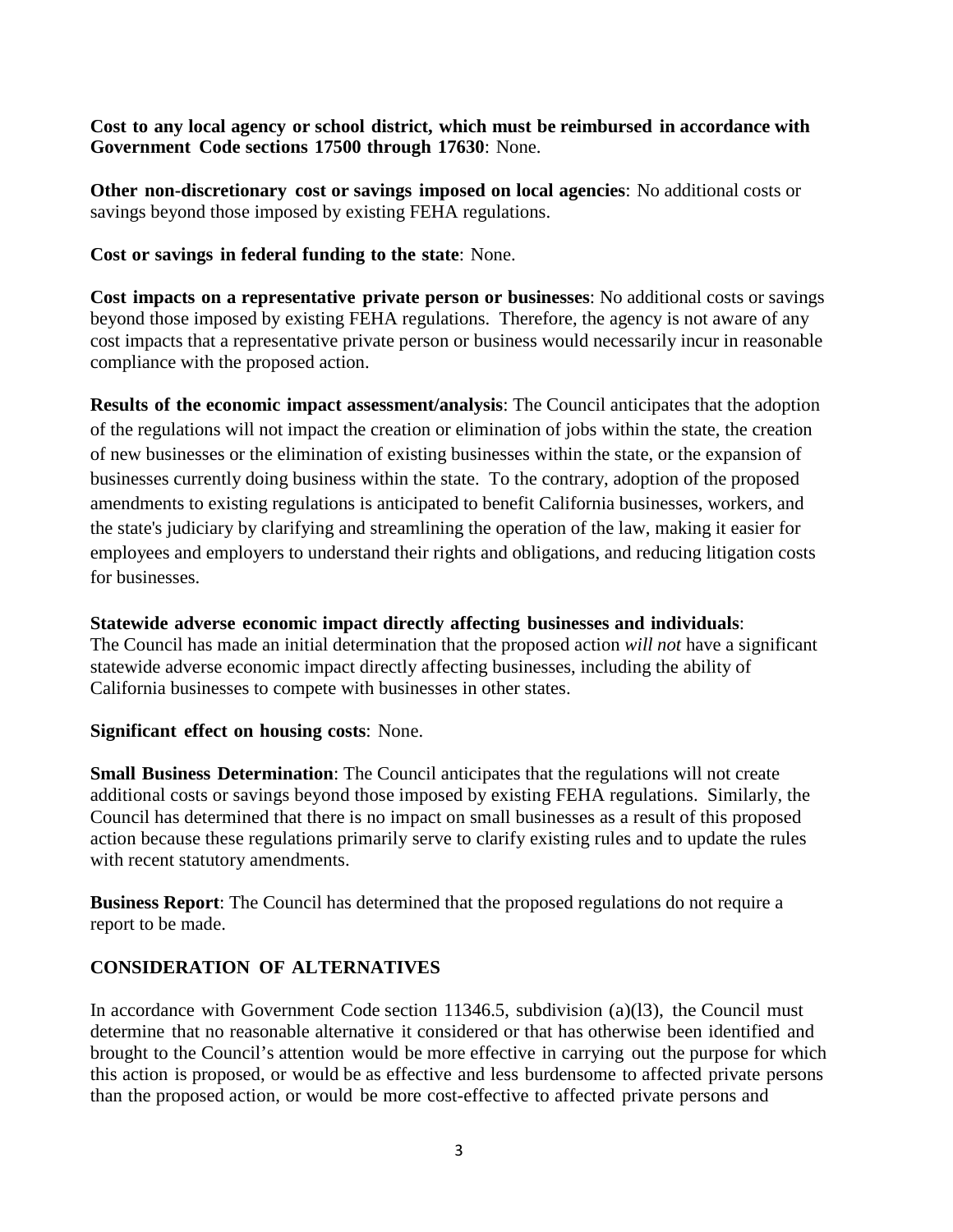equally effective in implementing the statutory policy or other provision of law.

The Council has thus far not become aware of a better alternative and invites interested persons to present statements or arguments with respect to alternatives to the proposed regulations at the scheduled hearing or during the written comment period.

# **CONTACT PERSONS**

Inquiries concerning the proposed administrative action may be directed to:

Annmarie Billotti, Acting Director Department of Fair Employment and Housing 2218 Kausen Drive, Suite 100 Elk Grove, CA 95758 Telephone: (916) 478-7248 E-mail: [annmarie.billotti@dfeh.ca.gov](mailto:annmarie.billotti@dfeh.ca.gov)

The backup contact person for these inquiries is:

Brian Sperber, Legislative & Regulatory Counsel Department of Fair Employment and Housing 320 West 4th Street, 10th Floor Los Angeles, CA 90013 Telephone: 213-337-4495 E-mail: [brian.sperber@dfeh.ca.gov](mailto:brian.sperber@dfeh.ca.gov)

Please direct requests for copies of the proposed text (express terms) of the regulations, the Initial Statement of Reasons, the modified text of the regulations, if any, or other information upon which the rulemaking is based, should other sources be used in the future, to Brian Sperber at the above address.

# **AVAILABILITY OF STATEMENT OF REASONS, TEXT OF PROPOSED REGULATIONS, AND RULEMAKING FILE**

The Council will have the entire rulemaking file available for inspection and copying throughout the rulemaking process at its office at the above address. As of the date this notice is published in the Notice Register, the rulemaking file consists of this notice, the proposed text of the regulations, and the Initial Statement of Reasons. Copies may be obtained by contacting Brian Sperber at the address or phone number listed above.

### **AVAILABILITY OF CHANGED OR MODIFIED TEXT**

After holding the hearing and considering all timely and relevant comments received, the Council may adopt the proposed regulations substantially as described in this notice. If the Council makes modifications that are sufficiently related to the originally proposed text, it will make the modified text (with the changes clearly indicated) available to the public for at least 15